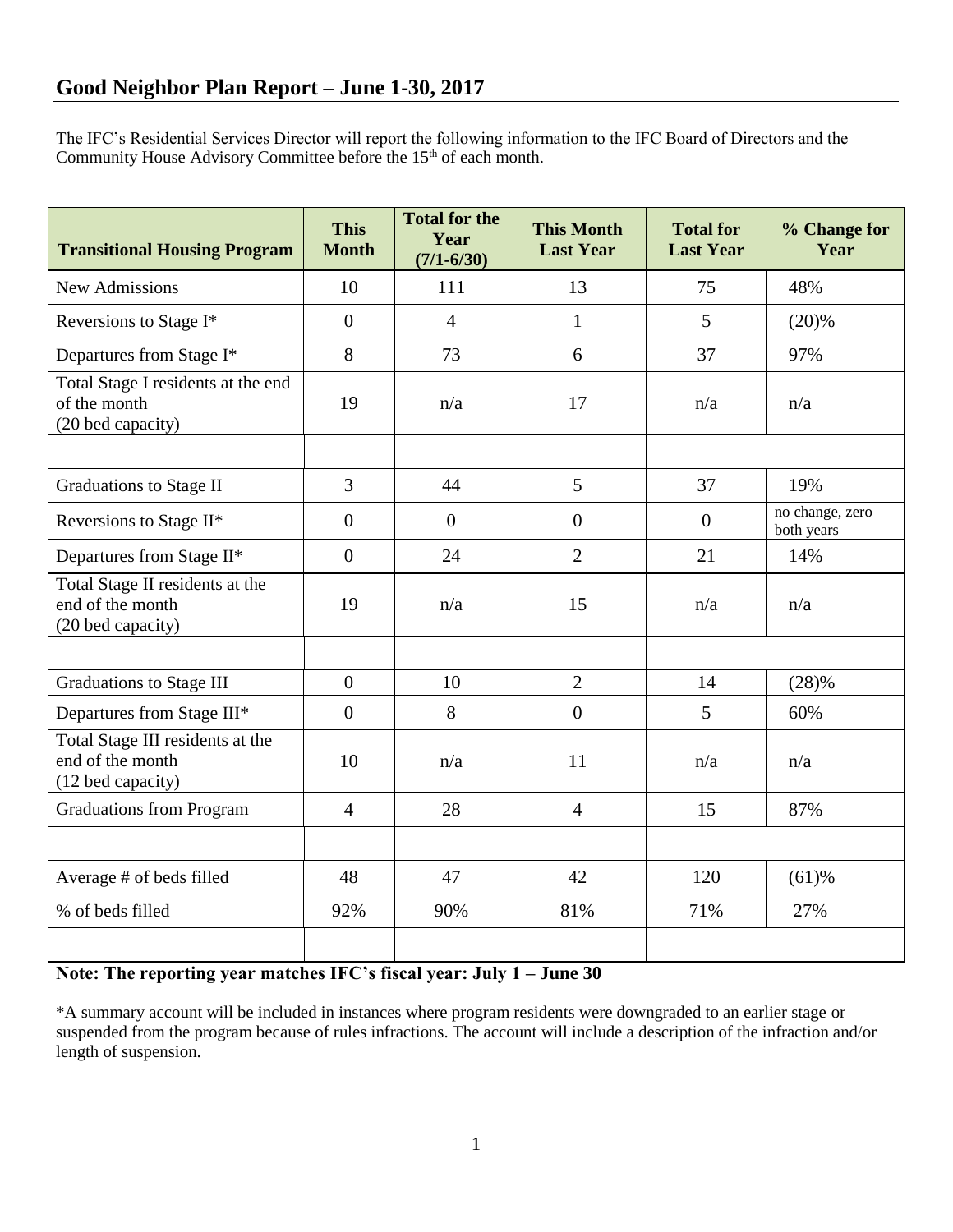# **Good Neighbor Plan Report – June 1-30, 2017**

| <b>Emergency Shelter-</b><br>open due to general conditions                                   | <b>This</b><br><b>Month</b> | <b>Total for</b><br>the Year | <b>This Month</b><br><b>Last Year</b> | <b>Total for</b><br><b>Last Year</b> | % Change<br>for Year             |  |  |  |  |
|-----------------------------------------------------------------------------------------------|-----------------------------|------------------------------|---------------------------------------|--------------------------------------|----------------------------------|--|--|--|--|
| # of nights shelter open                                                                      | $\overline{0}$              | 82                           | $\boldsymbol{0}$                      | 84                                   | (2)%                             |  |  |  |  |
| Average # of overnight guests                                                                 | $\overline{0}$              | $\overline{\mathbf{5}}$      | $\boldsymbol{0}$                      | $\overline{6}$                       | (17)%                            |  |  |  |  |
| total # of guests, duplicated                                                                 | $\overline{0}$              | 504                          | $\boldsymbol{0}$                      | 600                                  | (16)%                            |  |  |  |  |
| total # of guests, new this fiscal year                                                       | $\overline{0}$              | 98                           | $\boldsymbol{0}$                      | 80                                   | 23%                              |  |  |  |  |
| # of nights # of guests > $17*$                                                               | $\overline{0}$              | $\boldsymbol{0}$             | $\boldsymbol{0}$                      | $\boldsymbol{0}$                     | no change,<br>zero both<br>years |  |  |  |  |
| <b>Emergency Shelter – open due to individual needs</b>                                       |                             |                              |                                       |                                      |                                  |  |  |  |  |
| # of on-premises admissions<br>resulting from police or emergency<br>services request*        | $\overline{0}$              | 10                           | $\overline{0}$                        | 12                                   | (17)%                            |  |  |  |  |
| <b>Safety and Security</b>                                                                    |                             |                              |                                       |                                      |                                  |  |  |  |  |
| # of guests admitted with current,<br>government-issued photo ID                              | $\overline{0}$              | 122                          | $\boldsymbol{0}$                      | 63                                   | 94%                              |  |  |  |  |
| # of guests admitted with other ID                                                            | $\overline{0}$              | $\overline{2}$               | $\boldsymbol{0}$                      | $\overline{0}$                       | 0%                               |  |  |  |  |
| # of guests admitted without ID*                                                              | $\overline{0}$              | 28                           | $\mathbf{0}$                          | 17                                   | 65%                              |  |  |  |  |
| # of scheduled visitors<br>(i.e. service providers, meetings)                                 | 41                          | 551                          | 23                                    | 384                                  | 43%                              |  |  |  |  |
| # of walk-up visitors seeking shelter                                                         | $\overline{4}$              | 21                           | $\overline{2}$                        | 30                                   | (30)%                            |  |  |  |  |
| # of other walk-up visitors<br>(i.e. donations, public tours)                                 | $\overline{2}$              | 189                          | 10                                    | 282                                  | (33)%                            |  |  |  |  |
| # of times a resident or guest left<br>Community House after curfew<br>without authorization* | $\overline{0}$              | 5                            | $\overline{0}$                        | 3                                    | 67%                              |  |  |  |  |
| # of times when staff instructed<br>someone to leave the premises*                            | 12                          | 87                           | 9                                     | 87                                   | 0%                               |  |  |  |  |
| # of times when 911 and/or police are<br>called to premises for non-medical<br>reasons*       | $\overline{0}$              | 3                            | $\mathbf{0}$                          | 5                                    | (40)%                            |  |  |  |  |
| # of times a resident or guest charged<br>with a crime that occurred on<br>premises*          | $\overline{0}$              | $\overline{0}$               | $\overline{0}$                        | $\boldsymbol{0}$                     | 0%                               |  |  |  |  |
| # of guests who were found to be a<br>sex offenders staying on premises*                      | $\overline{0}$              | $\overline{0}$               | $\overline{0}$                        | $\overline{0}$                       | 0%                               |  |  |  |  |
| * if this occurs, the monthly report will include an explanation as well as a count           |                             |                              |                                       |                                      |                                  |  |  |  |  |